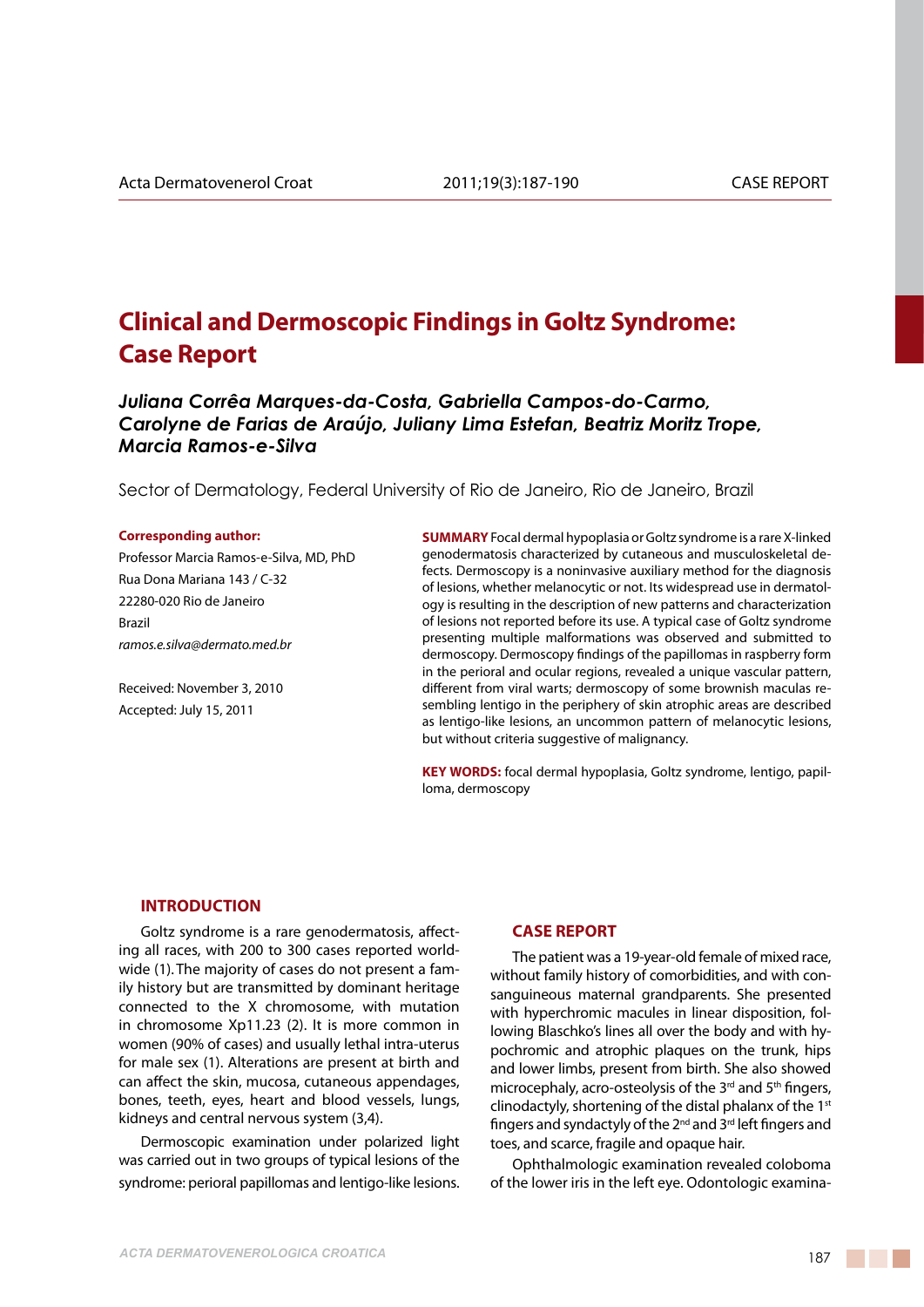tion showed hypodontia, malformations of teeth and defects in tooth enamel. No herniation of fat tissue or deformation in the form of lobster claw was observed. Based on clinical criteria, the patient was diagnosed with Goltz syndrome early in childhood.

The patient already presented several papular and vegetating lesions, isolated or confluent, in the perioral (Fig. 1), conjunctival and inguinal regions. All recurrent papillomas were confirmed by histopathology and treated by shaving and electrocoagulation, excision and suture, and CO<sub>2</sub> laser. During adolescence, progressive occurrence of multiple brownish macules in hypochromic areas in the periphery of atrophic lesions began (Fig. 2).

Dermoscopic examination using polarized light (magnification 10X) of papular perioral lesions revealed a vascular pattern of short tortuous vessels, although symmetrical and diffuse in each flesh-col-

ored lobule (visualization with little pressure or without polarized contact light from the dermatoscope) (Fig. 3) or the same tortuous vessels in the periphery of each lobule (visualization with polarized contact light) (Fig. 4).

Examination of the lentigo-like lesions demonstrated a nonspecific pattern with atypical network, streak-like structures (Fig. 5), with absence of globules or other dermoscopic structures. As no changes were recorded at short- and long-term follow up examinations, biopsy was not performed.

# **DISCUSSION**

Dermoscopy is a recognized auxiliary method in the early diagnosis of melanoma and in the follow up of benign melanocytic lesions. Its use is increasing in dermatology, promoting improvement in the knowledge of the already studied patterns (5), and above



**Figure 1.** Perioral papillomas.



**Figure 3.** Dermoscopy with little contact pressure of perioral papilloma.



**Figure 2.** Lentigo-like lesions in the periphery of hypopigmented atrophic lesions.



**Figure 4.** Dermoscopy with contact of perioral papilloma.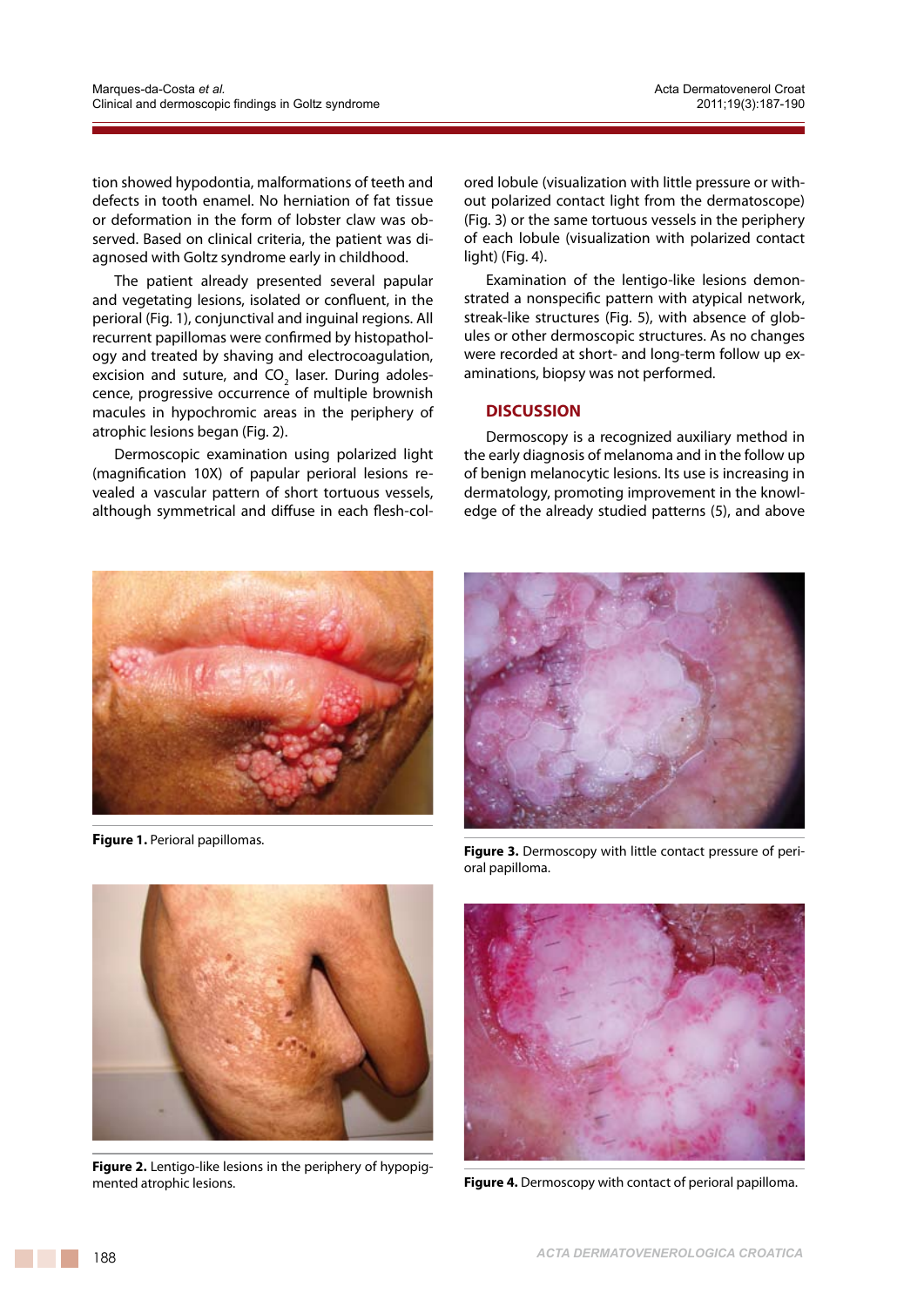

**Figure 5.** (A) Dermoscopy of a lentigo-like lesion: reticular pattern with atypical network with thickened lines; (B) dermoscopy of a lentigo-like lesion: unspecific pattern with branched lines, and streaks at the periphery; (C) dermoscopy of a lentigo-like lesion: unspecific pattern with thickened branched lines.

all awakening interest in the analysis of new lesions, especially non-melanocytic ones.

In Goltz syndrome, the perioral papular lesions, although clinically very similar to viral warts, are not caused by human papillomavirus. Histopathology of these lesions is usually controversial. It can present as a fibrovascular peduncle of loose connective tissue and numerous swollen blood vessels surrounded by intense mixed inflammatory infiltrate and the epidermis can be normal or show acanthosis, with or without papillomatosis (6-9).

Dermoscopic examination of the papular perioral lesions revealed a unique vascular pattern, with short tortuous vessels, although symmetrical and diffuse, in each flesh-colored lobule or the same tortuous vessels in the periphery of each lobule with the absence of thrombosed vessels, typically found in lesions of viral etiology.

The hyperchromic lesions described in Goltz syndrome have a linear aspect, following Blaschko's lines. Brownish lesions, resembling lentigines, located over hypochromic areas and in the periphery of atrophic areas, without following Blaschko's lines, were not clearly referred to in first publications (10-12). Only two reports of similar lesions were found in the literature, all appearing progressively during adolescence (8,13).

According to Kanitakis *et al*. (8), the histopathology of these brownish lesions reveals club-shaped acanthosis and melanotic hyperpigmentation in the basal layer caused by increased melanocytic activity due to strong expression of the enzyme tyrosinase, demonstrated by the reaction with monoclonal antibody HMB 45. There is a discrete inflammatory infiltrate in the papillary dermis. These findings and their untypical location in the periphery of atrophic areas suggest that epidermal melanocytes are being stimulated, resulting in an increased melanin production. The precise mechanism how this occurs, however, is not well established and possibly the inflammatory dermal infiltrate has some influence (13). In other diseases with hypochromia or atrophy, the pattern of lentigo-like lesion in the periphery was also evidenced, as in achromic segmental nevus, hypomelanosis of Ito, Galli-Galli disease and dyschromatosis universalis hereditaria (14-16). Among some attributed causes, exposure to sunlight, treatment with narrow band UVB and somatic mosaicism should be mentioned (14,17,18).

Dermoscopy of these lentigo-like lesions showed a linear reticular pattern suggestive of benign melanocytic lesion. The presence of structures resembling streaks suggests a similar aspect to recurrent melanocytic lesions over atrophic or cicatricial areas (19,20). However, these are lighter color, broadened and discontinuous structures that do not show the classic honeycomb aspect, but resemble other descriptions of lentigines found in the literature.